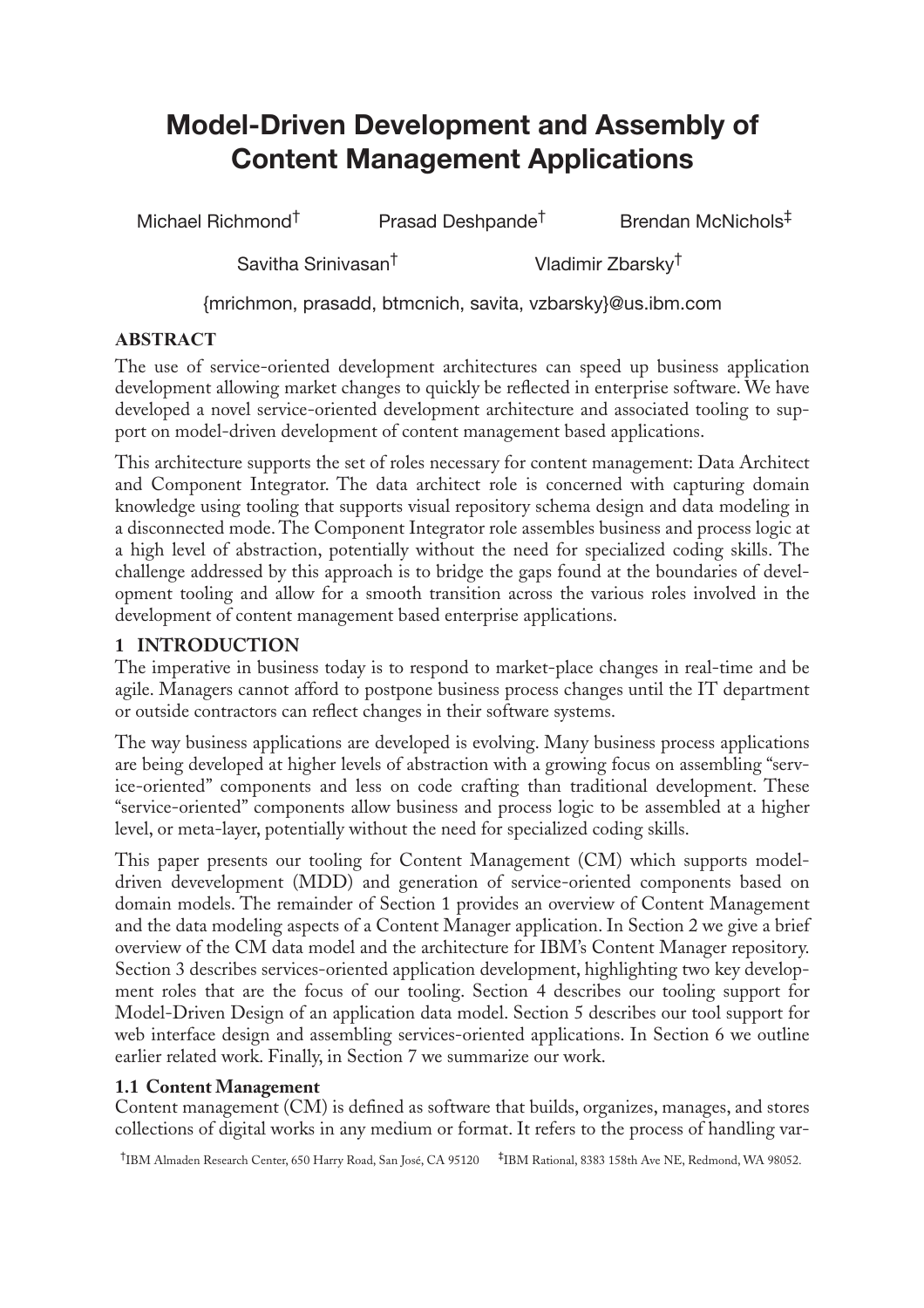ious types of structured and unstructured information, including images and documents that may contain billing data, customer service information, or other types of content. It also refers to the process of capturing, storing, sorting, codifying, integrating, updating and protecting any and all information. Studies estimate that more than 75% of enterprise data is unstructured and document-related [\[9\].](#page-13-0) Key technologies in the content management market include traditional Document Management, Web Content Management, Digital Asset Management, and Records Management. Today's users of content management are in document-heavy industries, where document management is essential, often for regulatory or compliance reasons. In addition, there is an increasing trend towards content management for collaborative applications, including streaming media, video conferencing meetings or presentations, Web collaboration sessions or threads, Webcast content, and instant messages. A real-time enterprise needs content management so it can create, access, and transfer information, as needed, to meet the enterprise's business goals. To summarize, today's content comprises of many different forms of unstructured data that must be managed:

- Dynamic Web content—business data in relational databases and personalized information.
- Business documents—ranging from contracts and invoices to forms and e-mail that facilitate internal back-office processes and enable direct external communication with customers, partners, and suppliers.
- Rich media—such as digital audio and video which is rapidly transforming areas of training, education, marketing and customer relationship management in many industries.
- Records Management—is being driven by government and industry regulations to effectively document processes, audit trails and data retention.
- Team Collaboration Content—Web collaboration sessions or threads, Webcast content, and instant messages that are rapidly becoming an important information asset.

While outwardly dissimilar, all of these forms of enterprise content have similar management needs. To be truly useful, a content management solution must address requirements for mass storage, search and access, personalization, integration with business applications, access and version control and rapid delivery over the Internet.

#### **1.2 CM Application Architecture**

- A web based content management application is comprised of three distinct elements:
	- Backend Data Modeling,
	- Mid tier application logic (JSP/Servlets or EJBs), and
	- Web based UI frameworks.

A CM application can have very complex data modeling requirements. These requirements include support for different types of content and their relationships, such as links and folders. This situation can quickly lead to a system development process that is difficult to manage. Customers frequently express a need for tools that make it easier to model their data and build custom CM applications. In this paper, we address this requirement by describing a solution to make it more intuitive for the user to create a CM system by visually representing the system data model as a set of diagrams. The data model is then used to generate serviceoriented components that are integrated to construct the application.

Current CM tools are tightly coupled with the CM server and directly manipulate the data definitions on the server. This coupling limits the scope of "what-if " exploration, common in iterative development, that a developer can perform. In addition, this lack of a model-driven approach does not allow integration with other development tools such as component gener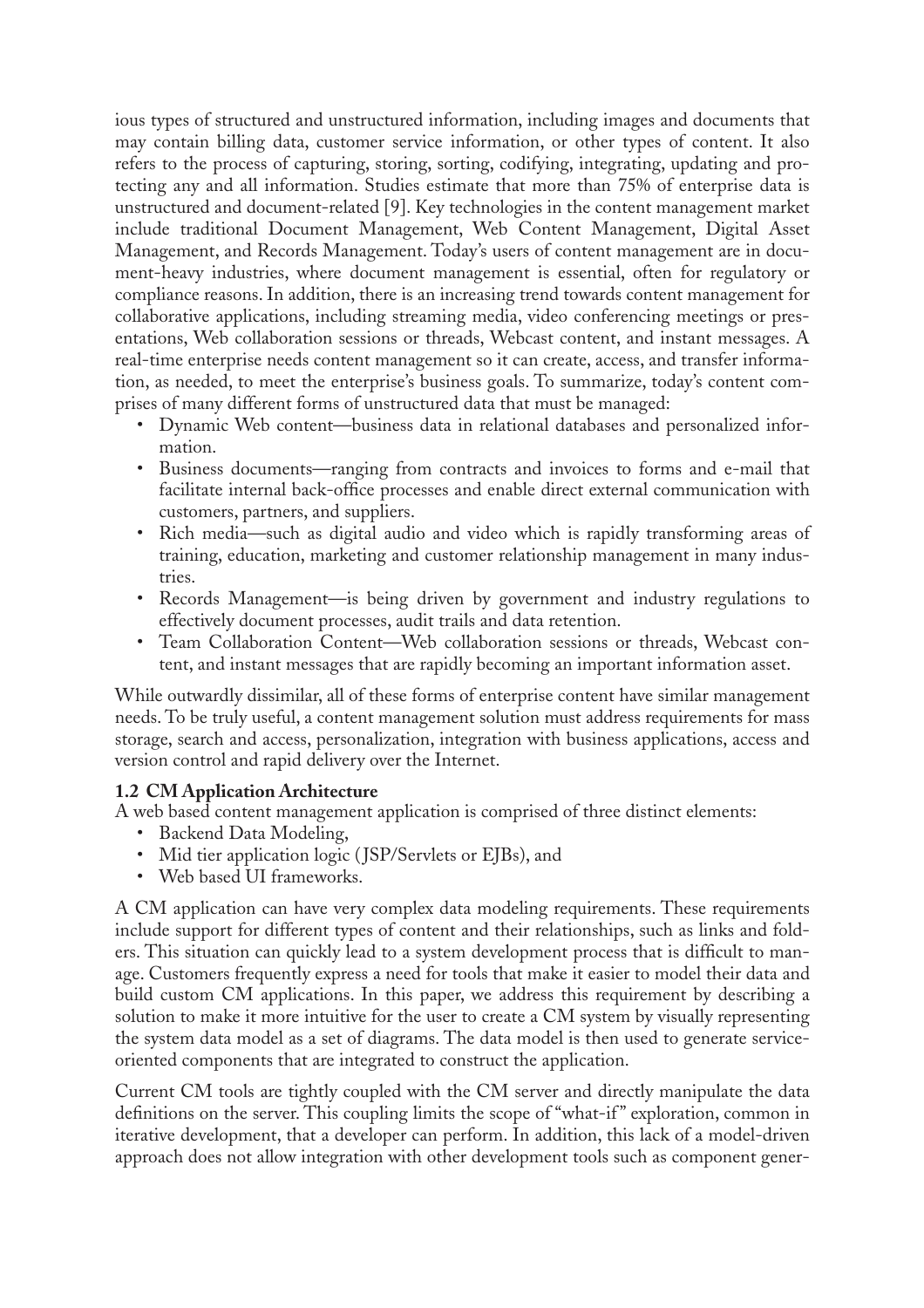ation, documentation generation, or interface construction tools. Our approach separates the modeling process from the deployment process to facilitate distributed, easy-to-use development tools.

# <span id="page-2-0"></span>**2 DB2 CONTENT MANAGER**

In this section, we will give a brief introduction to the IBM DB2 Content Manager on which our solution is based.

# <span id="page-2-1"></span>**2.1 DB2 Content Manager Architecture**

IBM's content management technology directly leverages the DB2 Universal Database to store "structured" data-which fits into the columns and rows of traditional databases and complements that with supporting repositories which manage "unstructured" data or content. DB2 Content Manager uses a triangular architecture, to offer functional advantages. Client applications (running either in end-user desktops or mid-tier application servers) use a single object-oriented API to invoke all DB2 Content Manager services which are divided across a single library server and one or more resource managers. The library server manages the content meta-data and is responsible for access control to all of the content, interfacing with one or more resource managers. Resource managers manage and store the individual content documents such as a pdf document, image or video file. Both the library server and resource manager may utilize the Lightweight Directory Access Protocol (LDAP) service for user management and access control. All access to the library server is handled via the database query language SQL, due to the library server code being co-resident with the database engine code. Query results returned to the client from DB2 Content Manager include object tokens that act as locators for requested content that the user is authorized to access. Using these locators, the client can communicate directly with the resource manager using HTTP or FTP to retrieve the content documents.

This decoupling of meta-data management and access control from content management and delivery offers a number of important advantages; including performance, scalability, exploitation of database capabilities for meta-data management and use of high-speed file system access for content documents.

# **2.2 CM Data Model**

Data modeling capabilities are essential to enterprise content management. We will not describe all the data model elements in this paper. The primary building blocks of the DB2 Content Manager data model are itemtypes and attributes. In database terminology, an itemtype corresponds to a table or relation and an attribute corresponds to a table attribute. However, unlike a flat relational table, an itemtype can have a hierarchical structure much like an object in object-oriented languages.

An itemtype typically represents a single content document and has a set of user-defined index attributes. Each itemtype can contain one or more objects that correspond to actual document content, annotations or notes. Attributes for an itemtype can be structured with parent and child relationships that match the hierarchical structure found in real-world customer application environments. This feature is used to modeling repeating groups in which multiple instances or values of attributes may be present. For example, a customer insurance policy could have multiple claims and each claim may contain multiple supporting documents. The CM repository stores an instance of defined itemtype for each stored content document. These instances are known as 'items'.

The flexibility of the CM meta-data model allows the creation of itemtypes that combine attributes from different business processes (perhaps health insurance and life insurance which are legacies of separate, acquired divisions) centralizing information from both as busi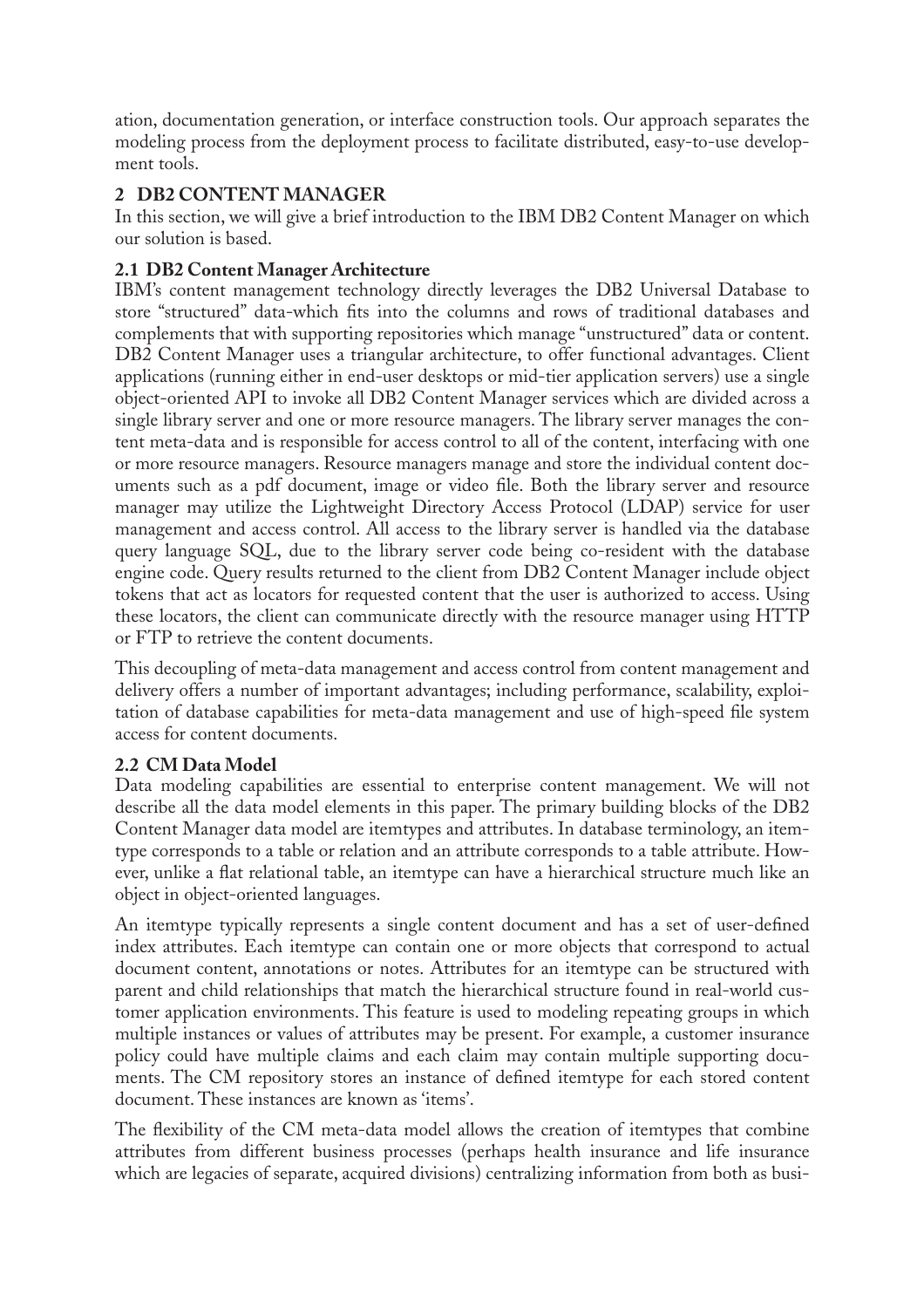ness and regulatory needs dictate. Different views of this information can represent a combined electronic customer folder. An example might be an insurance company total customer view, or a health-only folder.

DB2 Content Manager allows custom applications to build more complex inter-item peerto-peer relationships using links, references and foreign keys. Links are many-to-many typically used to associate arbitrary external relationships between any two items. References are a way to represent a pointer from any component in an item hierarchy to any item of any type in the system. Applications can also define attributes as foreign keys to external DB2 Universal Database tables that are not part of the DB2 Content Manager schema.

# **2.3 CM Application Development**

A typical CM Application adopts the classic 3-tier architecture consisting of:

- 1 backend CM Server,
- 2 mid-tier application logic and presentation handling,
- 3 thin web-based clients.

The backend CM Server is generally made up of a cluster of CM library servers together with one or more CM resource managers as detailed in [Section 2.1](#page-2-1). This server interfaces with the mid-tier business logic via proprietary Java APIs that export the necessary functionality to establish a connection with the server, perform CRUD (Create, Retrieve, Update, Delete) operations over the data, and perform server administration tasks.

The CM APIs are designed to expose all of the CM functionality to the developer. The drawback is that since CM servers are complex systems this complexity results in a complex API. The complexity is required if developers are to have full access to CM functionality, but it hinders development of the average application.

The mid-tier is primarily concerned with hosting and executing the raw business logic of the application. This logic is typically implemented using a collection of Java classes which are triggered by hand coded JSP and/or Servlet-based presentation layer.

With a thin client model, the mid-tier is also responsible for generating the instructions that are interpreted by web-based clients to provide the presentation layer. Since both the business logic and much of the presentation layer is concentrated at the mid-tier, current practice often results in the merging of these elements. The net result is a monolithic mid-tier application which is difficult to maintain, debug or extend to new presentation technologies.

Applications developed today to use Content Management services are typically hand crafted amalgamations of a range of technologies. This is particularly endemic since requirements for CM applications often require the application to be available in several competing and overlapping presentation technologies and integrate with other enterprise resources such as legacy applications and data stores.

The overriding difficulty is that each of the technologies being used operate at fairly low levels of abstraction. This requires the application developer to be an expert in the CM APIs, JavaBeans, along with any supported presentation technology such as JSP/servlets, struts, portlets, etc.

# <span id="page-3-0"></span>**3 SERVICE-ORIENTED COMPONENT DEVELOPMENT**

Development approaches for business applications is shifting away from the traditional reliance on custom code developed in-house. Instead, business process applications are being constructed at higher levels of abstraction with a heavy focus on assembling "service-oriented" components that provide individual units of application functionality. These components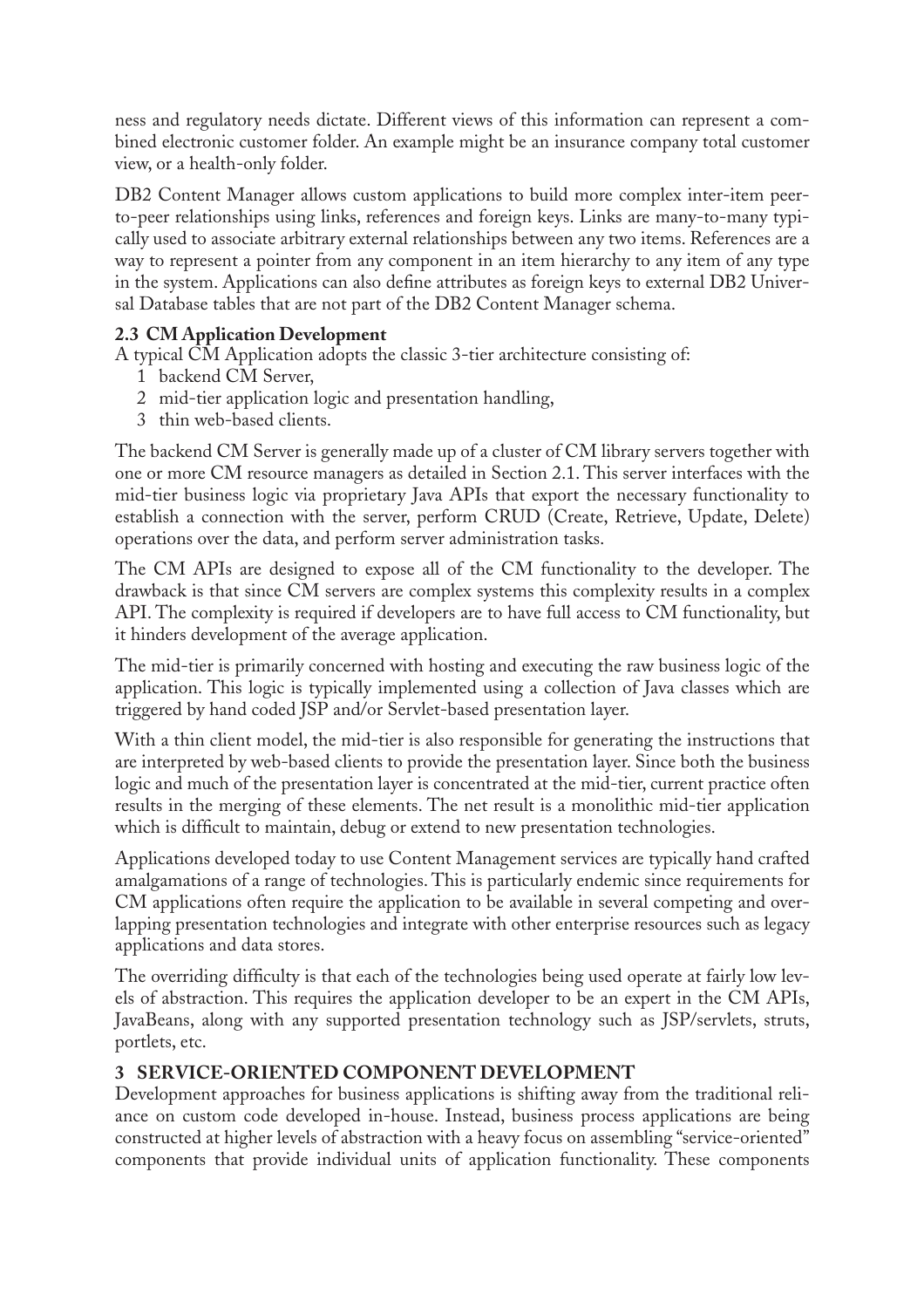allow business and process logic to be assembled at a higher level than traditional application development.

Each service-oriented component provides a well-defined set of services to other components in the final application and may rely on services provided by other components. In this scenario, the task of building applications becomes that of collecting the components which provide the desired services and specifying the interaction between these components. Apart from the resulting benefits related to code-reuse, the higher level of abstraction afforded by services-oriented development reduces the need for specialized development skills for application development. This provides managers and other process experts the ability to implement software changes quickly as they are less reliant on the skills of IT specialists.

When discussing services-oriented development it is useful to refer to the various roles involved in the development lifecycle. For example, one can consider the role of component developer as being separate from the role of component integrator whereas these roles are combined in traditional application development. It is this separation of component/service implementer from that of the application implementer which allows applications to be built at a high level of abstraction.

In our work, we are primarily focusing on two specific development roles:

- the Data Architect role, and
- the Component Integrator role.

#### <span id="page-4-0"></span>**3.1 Data Architect Role**

Applications provide a way for users to work with data that is stored persistently either in a database or content management system. The structure of this data depends on the application being developed. For example, an insurance application will have data corresponding to insurance policies, claims and the people insured.

The data architect role is concerned with defining the domain data elements to be used in the application. These elements are then assembled to form the application data model. Since this model is the basis for all persistent data storage and access its design is a critical step in the application development process. The data architect takes into account the different objects, their attributes and relationships between objects. These are then mapped onto the data model provided by the backend store. It could be a relational model in the case of a database system or a richer hierarchical model in the case of a content management system. Thus, in the context of the DB2 Content Manager, this process consists of defining the different attributes, itemtypes, documents, etc. that will be used to represent the application data. The data architect ideally has expertise on the capabilities and limitations of the data store so that they can determine an optimal way of representing the data on the data store.

The data architect role relies on skills which are generally held by a database administrator and bases much of the data model design on elements found in the domain being modelled. The concerns of the data architect role are focused on capturing an accurate model of the application domain. As such, it is useful to separate this role from those roles explicitly involved in application development. An application developer needs to be concerned with the business logic without having to worry about how to store or represent the domain data.

The application components supported by our development model can be characterized by their coupling with the underlying CM data model as:

- 1 data model dependent, or
- 2 data model independent.

The data-independent components may be developed once and made available to the compo-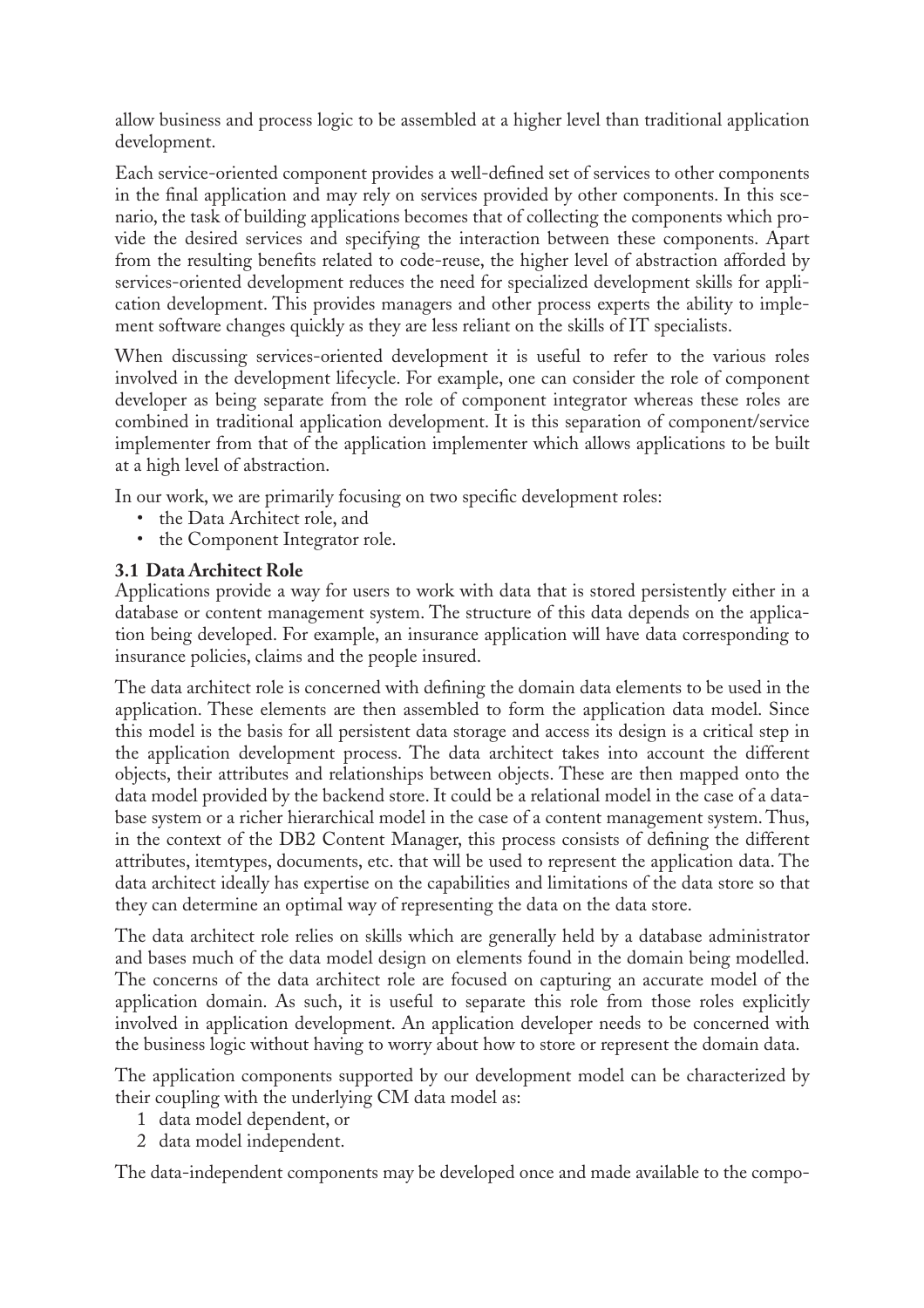nent integrator as a static library of components. Whereas the data model dependent components need to be developed after the data architect has defined the data model.

Rather than require re-development of components each time a data model is defined, or refined, our tooling automates the generation of the appropriate service-oriented components. These components are generated during component integration based on the data elements defined by the data architect.

#### <span id="page-5-1"></span>**3.2 Component Integrator Role**

The component integrator role is concerned with integrating pre-existing graphical interface components and service-oriented mid-tier components to construct a functional CM application. This involves identifying the components which provide the functionality needed in the application and establishing links between these components to provide data passing and interaction between them.

The service-oriented components used to assemble an application may originate from one of three sources:

- 1 commercial component libraries,
- 2 in-house development of custom business components, or
- 3 integration tool generated components.

The advent and on-going standardization of component frameworks together with the growing acceptance of services-oriented development is opening a market for commercially developed libraries of components. These libraries focus on the needs of a given industry and provide components which implement common, well defined processes in the industry.

For example, a vendor may offer a component library which meets the needs of the airline industry. Such a library would provide components which handle ticket issuing, baggage handling, and seat assignment. Ideally, these libraries would implement industry agreed upon standards such as the OMG Domain Specifications.

Where commercial libraries are not available or do not fully meet the needs of the business it may be necessary to develop custom service components in-house. These components are then used to build an internal library of services that are focused on processes used within the organization.

Finally, the development tooling such as the data modeling tool or application assembly tool can provide wizards and other user-interaction approaches to generate additional components. For example, based on the user selecting a required itemtype from a CM server, the component integration tool can generate an appropriate service component to access the itemtype data in the application.

Each of these categories of service-oriented components together with libraries of graphical interface components allows business and process logic to be assembled at a higher level, or meta-layer to form an application. This allows the application assembler to focus on the overall business process being implemented and the interaction of services at a high-level rather than delving into the implementation details for each of these services. This focus is on "what needs to be done" by the application rather than the details of "how it is done" allows changes to be rapidly effected in business applications to reflect changes in business processes.

#### <span id="page-5-0"></span>**4 CM ARCHITECT WORKBENCH**

We have developed a feature for WebSphere Studio Application Developer (WSAD) which extends the environment with CM specific functionality. This feature is known as the CM Architect Workbench. [Figure 1](#page-6-0) shows the architecture of the CM Architect Workbench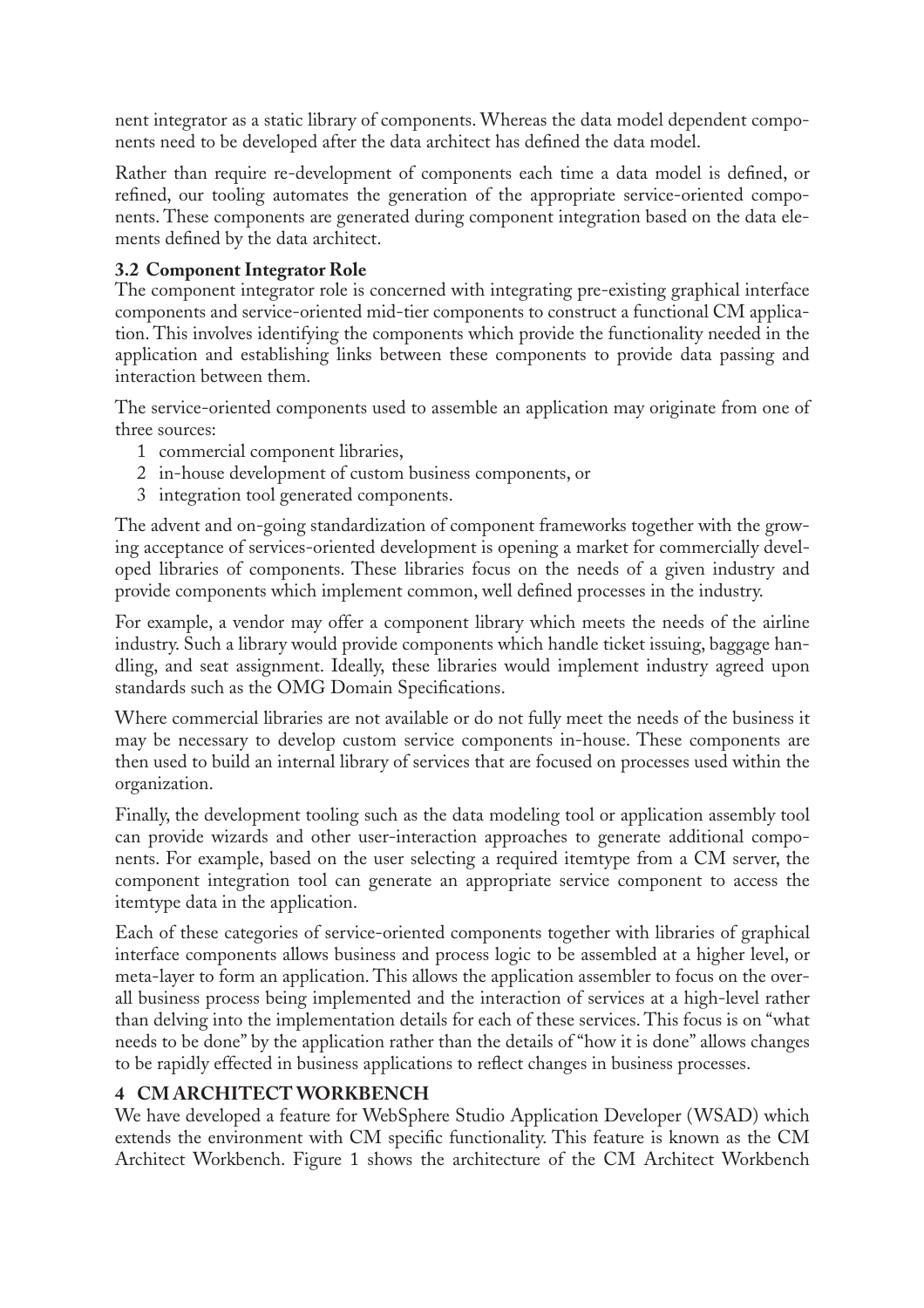

<span id="page-6-0"></span>Figure 1 CM Architect architecture

including the major interfaces between individual tools and backend CM repository.

Currently, the CM Architect Workbench tooling is comprised of a data architect tool and a component integration tool. The data architect tool is designed to support the capture of domain-specific data models by the data architect role as described in [Section 3.1](#page-4-0). Whereas the web application architect tool supports the assembly, customization and development of applications based on these domain models by the component integrator role described in [Section 3.2](#page-5-1).

The CM Architect Workbench encodes the modeling and logic semantics that are specific to content manager and uses these semantics to prevent the construction of domain models which violate the semantics of the CM data store.

#### **4.1 Modeling Framework**

The modeling tool is based on the Eclipse Modeling Framework (EMF). The EMF unifies Java, XML, and UML technologies so that they can be used together to build better integrated software tools. It is a framework and code generation facility that lets you define a model in any of these forms, from which you can generate the others and also the corresponding implementation classes. We defined a UML meta-model for content management and generated the corresponding Java classes using the EMF code generation framework. These classes provide the meta-model for building Content Management data models. For example, the meta-model contains a class to represent a CM itemtype and class to represent a CM Attributes. Similarly there are classes corresponding to other CM building blocks. Our plugin allows users to build CM data models based on this EMF meta-model. Thus the user can define different attributes and itemtypes that will be used by the application. The tool also provides a mechanism to visually represent the model as a set of diagrams thus making it more intuitive for the developer as well as for others with whom the model is shared. This is detailed below in [Section 5](#page-8-0).

#### **4.2 Decoupled Model Development**

The EMF framework allows the model to be stored as a XML file. This allows the user to work with models without it being actually deployed on any CM system. Thus, unlike the current tools for defining CM data models, the architect workbench is not tightly coupled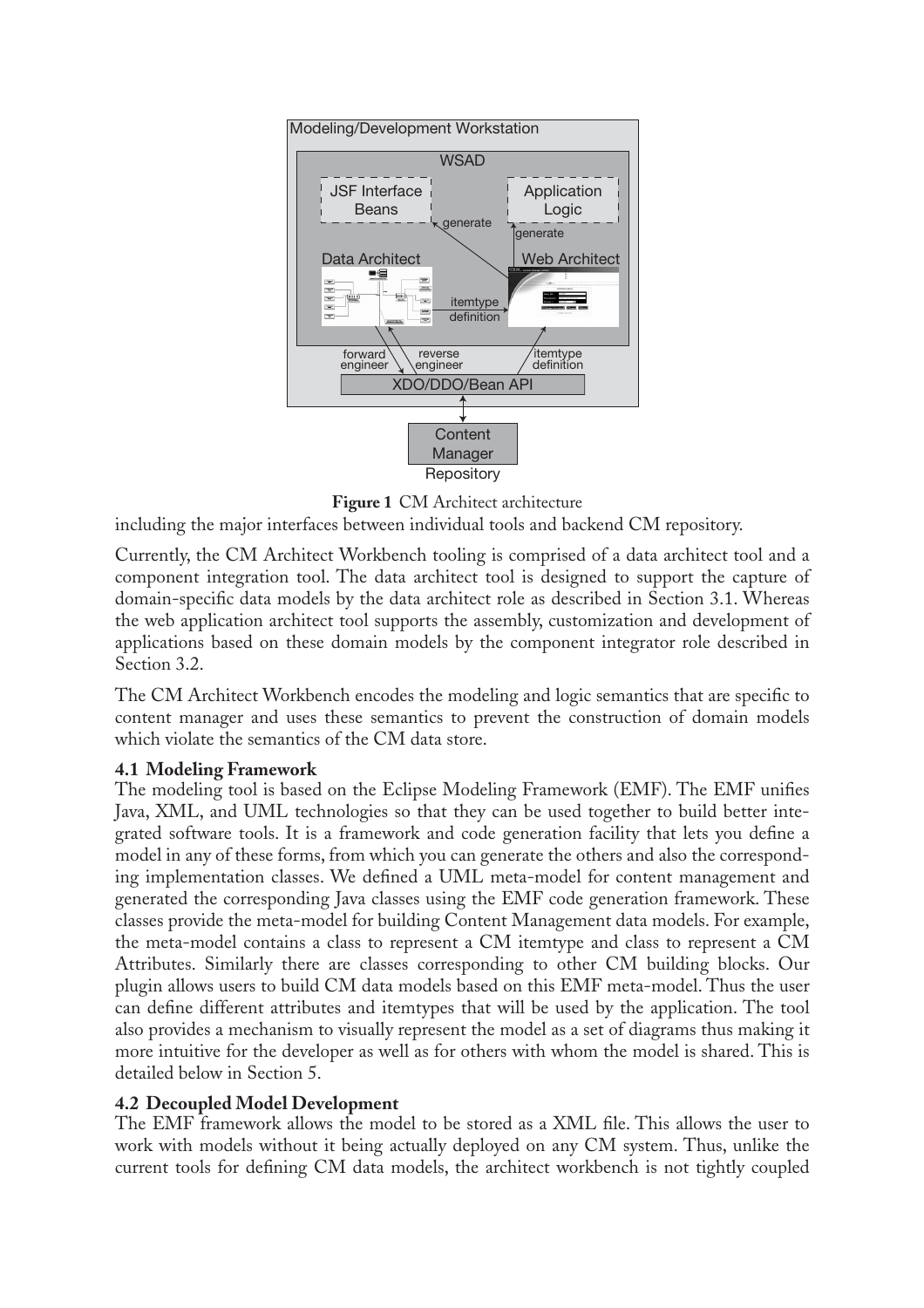

<span id="page-7-0"></span>**Figure 2** Activity diagram detailing CM Data Modeling process.

with any CM server and allows the user to work in an offline mode. Making model definition independent of the backend system has the following advantages:

- 1 The user can work on a data model iteratively without affecting the backend system,
- 2 It allows for easier integration with other tools such as the web application architect. Those tools can read the data model from the modeling tool rather than having to connect to the backend CM system,
- 3 It facilitates advanced development features such as automatic generation of datamodel dependent service components,
- 4 It allows domain specific reference models to distributed easily with the product as xml files, and
- 5 It allows easier migration of data models from one server to another.

The activity diagram shown in [Figure 2](#page-7-0) summarizes the sequence of actions supported by the CM Data Modeling tool for model driven application development.

#### **4.3 Forward/Reverse Engineering**

Even though the bulk of model development is in a decoupled mode, we need to provide a way for users to actually deploy their model onto a CM system and to work with model elements already existing on a CM system. Our tool provides this functionality by giving the user the choice to synchronize with the CM system at any point through forward and reverse engineering. Forward engineering persists the model defined by the user onto a CM server. Reverse engineering is the complementary action where the user loads the existing model elements from the CM server into a visual model. The forward and reverse engineering feature is implemented as part of the CM plugin The forward and reverse engineering code interfaces with the CM system using the Java client API to CM (called XDO/DDO). The forward engineering traverses the CM data model and for each CM element it takes an appropriate action using the XDO/DDO interface. For example, if a CMAttribute "Address" is defined in the model, it will create a corresponding Attribute definition in the CM system. However, the CM system might already have some model elements defined earlier. The tool compares the user defined model with the model already on the server to detect conflicts. Conflicts that cannot be resolved automatically are handled by taking user input into account. This is conceptually similar to a merge operation. Reverse engineering is a similar process where we read the CM model elements from the backend system using the XDO/DDO API and populate the EMF based model with the corresponding elements.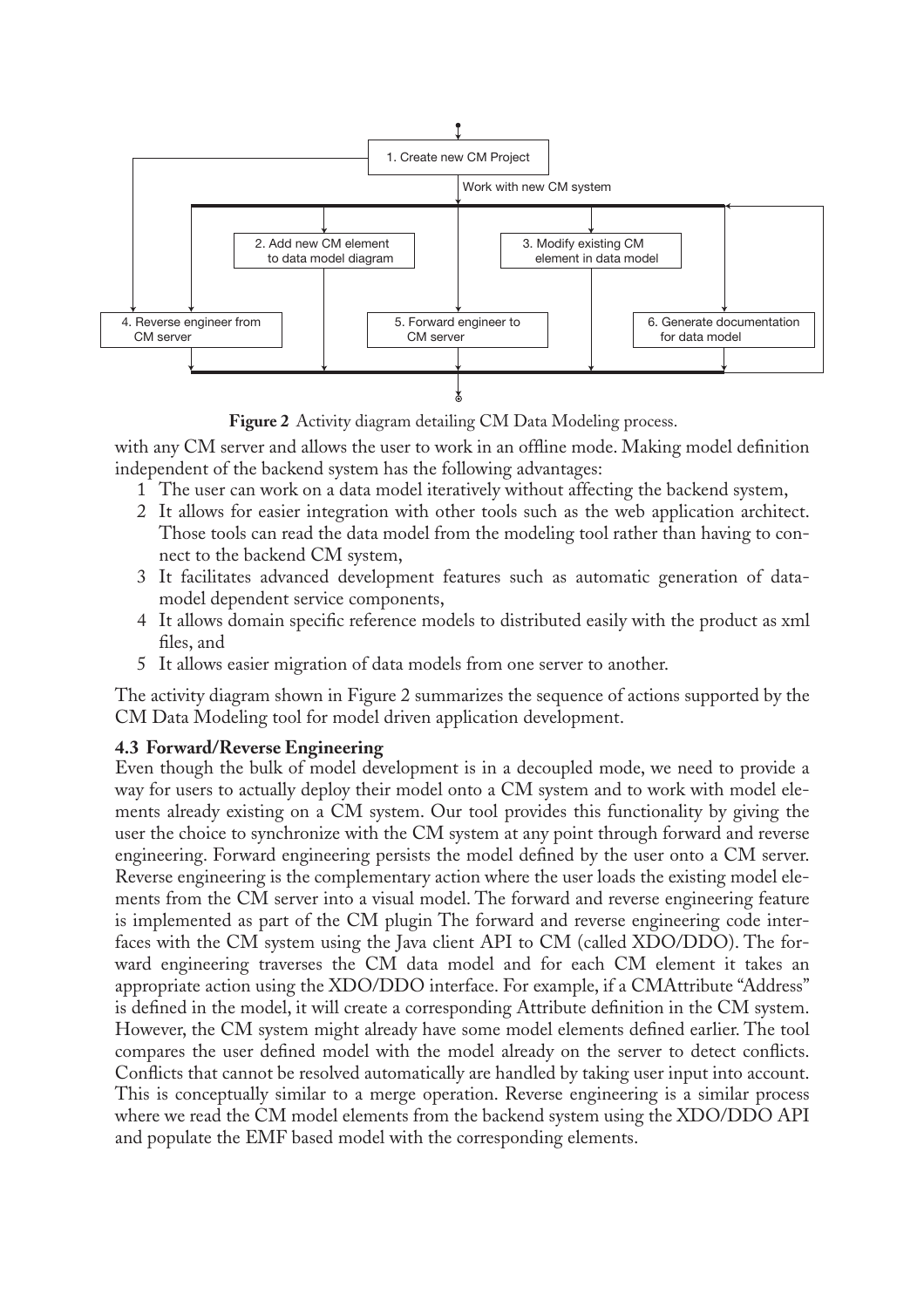# <span id="page-8-0"></span>**5 WEB APPLICATION ARCHITECT**

We have developed a GUI-focused component integration tool to support the component integrator role described in [Section 3.2](#page-5-1). This tool is focused on the needs of component integrator role and allows the user to assemble applications using the familiar drag and drop metaphor.

Our Web Application Architect tool is based on the WSAD development environment. We have implemented the tool as a plug-in to WSAD which can be used in parallel or independently of our Data Architect tool described earlier. The supporting business component libraries are based on the JavaServer Faces (JSF) component framework and all business components generated by our tool during application assembly also conform to the JSF specification [\[15\].](#page-13-1)

A typical CM application is based around a series of screens each of which contains a number of panels which provide discrete units of generic application functionality. For example, a logon panel is a unit that is comprised of text fields to collect the user name, password and server name together with the appropriate labels and control buttons such as Logon and Reset.

These functional units, commonly referred to as business units or business components, are comprised of a GUI element and some form of backing logic to provide the actions provided by the business component. In the above example of a logon panel, the backing logic would provide the methods executed when either of the buttons is clicked. For the logon button, the action would authenticate the details provided by the user and establish an authenticated server connection which can passed to other business components.

Each business component relies on some range of input values from other components, performs some processing and provides some range of output values to other components. The component's processing may be triggered on a page load, or by explicit user input. Additionally, component processing may effect state changes in the application which have the sideeffect of providing on-screen output to the user.

The JSF framework builds on Java Server Pages (JSP) technology and allows components to access the common data environment provided by the JSP architecture. This environment is unique for each client and provides several separate name spaces which are scoped according to the lifetime of the namespace.

Each of our business components conform to a well defined public contract [\[4\]](#page-12-0) that is specific to an individual component or category of components. This contract defines the input name-value pairs expected to be available in the common data environment, the processing conditions and outcomes, and the output name-value pairs published into the common data environment by the component.

For example, the contract for a logon component specifies no input requirements, processing for a logon action in which the provided user details are authenticated. On successful authentication the component publishes a server connection under a specific name in the common data environment and generates a logonSuccess action. If the authentication fails the component generates a logonFailure action and stops processing. For a reset action, the component processing clears all user input elements and resets any component state established during a logon attempt. The output of the component consists of either a server connection and a logonSuccess action, or a logonFailure action.

Our efforts to support component-based development for CM have lead to the development of a library of business components and associated contracts which can be integrated to form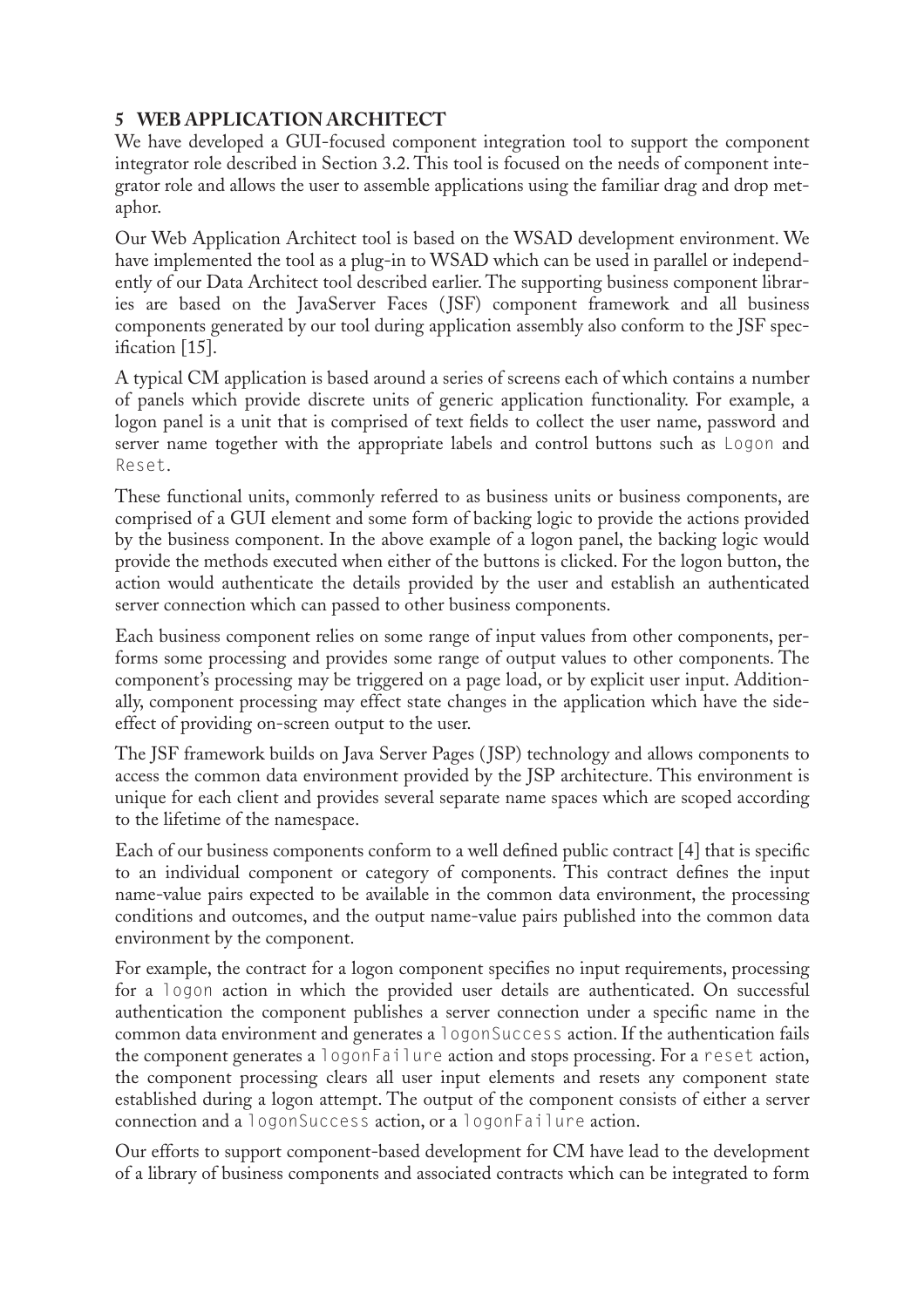

diagram.

**Figure 4** CM Web Application Architect tool palette.

- a CM web-based application. We have categorized this library into two distinct groups:
	- generic components, that are either unconcerned with the underlying data model or interpret the model at runtime, and
	- specialized components, that are bound to a specific data model element (e.g. an itemtype).

Generic components mirror the traditional code library in that they are written and compiled ahead of time and then used as black box components during component integration. This use-case generally favors components which are data model agnostic and are capable of adapting their behavior at runtime to match the underlying data model.

In contrast, specialized components are generated during component integration and are tightly bound to a specified data model or model element. These components provide a comparatively simpler implementation as against the generic components since there is no need for the component to interpret the data model at runtime. The implementation of these components is open to the user of our tool and is implemented in terms of domain model elements as defined in the data architect tool. This is achieved by generating data accessor classes based on the domain knowledge captured in the data model. The net result is that the implementation of our generated components tend to be cleaner and easier to further specialize than typical generic components.

#### **5.1 Application Construction**

To construct a CM application, the component integrator uses the web application architect to perform the following series of steps:

- 1 Create a new CM Application project,
- 2 Add page to project,
- 3 Populate page with required business components specifying relevant data elements as required, (repeat steps 2 and 3 as required)
- 4 Specify page flow using action triggered navigation rules,
- 5 Deploy application to test application server.

The focus of our tooling support is around steps 3 and 4 above, and shown in Figure 3.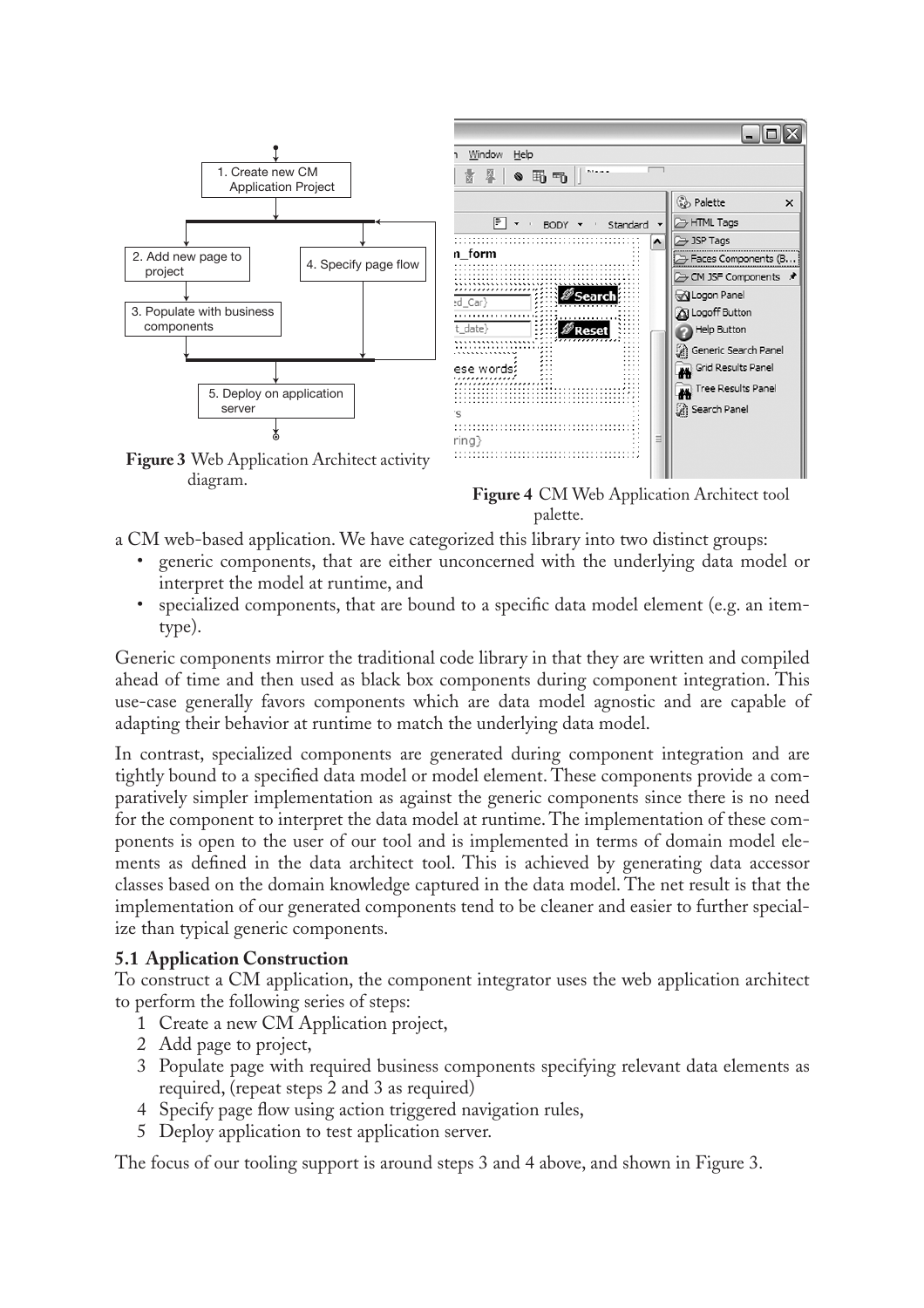Our GUI Construction tool introduces a palette of CM specific business components. This palette contains all of the pre-built components in our generic component library together with a button for each type of specialized component we support. This palette is shown in Figure 4. The component palette with the data-independent and data-dependent components that it contains constitutes a library of domain-specific application components. The data-independent components may be written once and reused, whereas the data-dependent components are generated to operate on specific data during application development.

After adding a new page to a project, the user drags the desired business components from the *CM JSF Components* palette onto the application page. In the case of generic components such as a Logon or Logoff Button component this action inserts the appropriate JSF tags into the page and generates managed beans to provide the necessary action logic. If the component dragged onto the page is a specialized component the user is presented with a list of appropriate data elements from the Data Architect tool or a live CM server. For example, when the user drags a *Search Panel* onto the page a dialog listing the itemtypes available in the CM Data Architect tool (or a CM server) is shown. After an itemtype has been selected the Web Application Architect tool interacts with the Data Architect to retrieve the definition for the selected itemtype. This definition is used to populate the UI search panel with the names of searchable attributes, data format hints and a text box to input a constraint over each searchable attribute. Additionally, dropping the panel onto the page triggers the code generation for the backing JavaBeans which implement the behavior of the search panel and adds them to the project.

# **5.2 Page Navigation**

Page flow in the JSF model is controlled by a collection of navigation rules. Each rule defines either the destination of a page transition or an action method to invoke. An action method returns either null or another action. For rules which define action methods the action are handled by invoking the specified method and placing the resulting action back into the action event queue. Rules which define page transitions are handled by the JSF framework by performing a transition to the specified page.

For example, the Logon panel defines the four actions shown in [Table 1](#page-10-1). When the *Logon* button in the panel is clicked, the action logon is fired triggering the invocation do logonCredentials.doLogon(). This method authenticates the user, establishes a connection to the CM server and returns either a logonSuccess or logonFailure depending on the status of this processing. If an error occurs, an error message is put in the message queue and logonFailure is returned to trigger a transition back to the Logon.jsp page. If the doLogon() processing does not encounter errors, then a logonSuccess action is returned to trigger a page transition to the Search.jsp application page.

# <span id="page-10-0"></span>**6 RELATED WORK**

<span id="page-10-1"></span>The Entity-Relationship (ER) model, originally proposed by Peter Chen in 1976 [\[7\]](#page-13-2), is a

| Alias        | <b>Action Reference</b>    | Destination |
|--------------|----------------------------|-------------|
| Logon        | logonCredentials.doLogon() | *           |
| logonSuccess | *                          | /Search.jsp |
| logonFailure | *                          | /Logon.jsp  |
| reset        | *                          | 'Logon.jsp  |

|  |  |  | Table 1 Logon navigation rules. |  |
|--|--|--|---------------------------------|--|
|--|--|--|---------------------------------|--|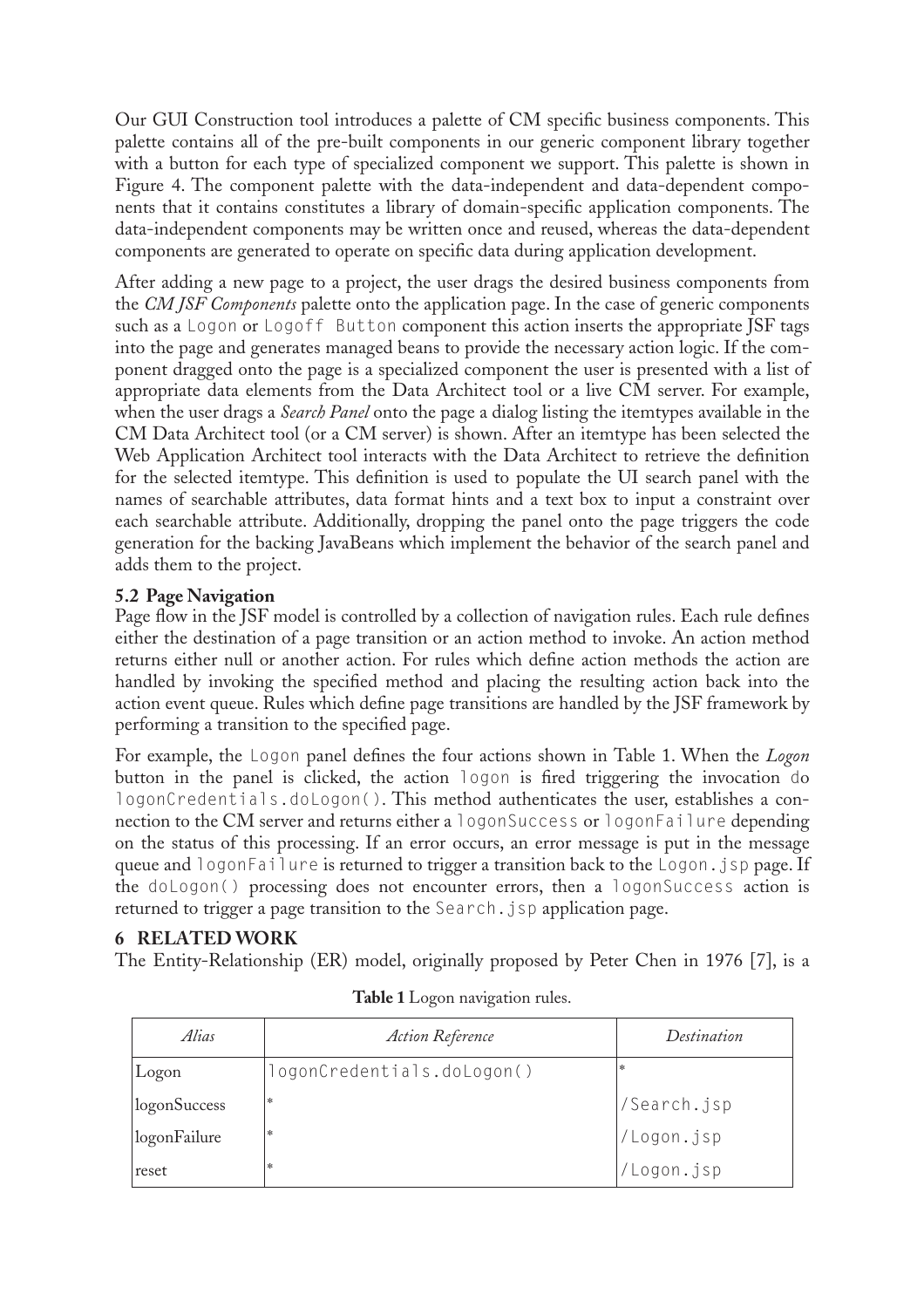conceptual data model that views the real world as entities and relationships. A basic component of the model is the Entity-Relationship diagram which is used to visually represent data objects. The ER model maps well to a relational model and is widely used for database design.

The need for easier user interaction with databases has been an active research concern since graphical user interfaces (GUI) first became widely available in the mid 1980s. Modern databases provide both command-line tools and GUI-based tools to manipulate schemas perform system administration tasks, express queries and display query results. The GUI-based tools typically rely on tree and table structures to provide the metaphors presented in the user interface. The limitation of these representations is that the user is still required to perform a mental mapping between the tree/table view of the database structure and the abstract conceptual model of the domain represented by the database.

Much of the research related to easing user-database interactions is focused on runtime aspects such as query expression [\[2\]](#page-12-1)[\[3\],](#page-12-2) query result display [\[16\]](#page-13-3) and navigation through the stored data. Collectively these tasks are referred to as Visual Query Systems (VQS) [\[6\].](#page-12-3) In comparison, relatively little focus has been placed on the interface provided by the tools used to define and manipulate data models and database schemas. Commercial database modeling products such as Rational XDE provide visual data modeling profiles which integrate into the broader software development cycle [\[8\]](#page-13-4)[\[9\]](#page-13-0). These profiles are generally geared to UML modeling of relational databases. The OPOSSUM system, developed at the University of Wisconsin, Madison, allows a database schema to be edited through manipulation of the schemas visualization [\[10\]](#page-13-5). Haber et al. report that "schema visualization is the key issue in any attempt to improve schema management" with diagrammatic presentations being generally easier to understand for both beginning and advanced users [\[11\].](#page-13-6)

In our data modeling tool, the user directly manipulates the data model elements to model the required domain. We claim that this approach to data modeling capitalizes on the benefits of general direct manipulation interfaces–specifically, ease of use and learning together with a reduction in the required mental mapping between the on screen representation of the data model and the abstract conceptual model of the domain [\[13\].](#page-13-7)

Existing work related to user interface construction focuses on providing drag-and-drop tooling to layout individual interface widgets. Once the interface design has been completed with these tools, code which will produce the designed layout is generated. At this stage, with current tools, the developer then establishes hooks between the generated interface code and the corresponding business logic code. This model of interface construction is exhibited by XForms [\[17\],](#page-13-8) NetBeans Form Editor [\[5\],](#page-12-4) and Microsoft Visual Basic [\[12\].](#page-13-9)

In our web application construction tool, the user manipulates user interface components that are comprised of both the graphical interface elements and the corresponding business logic for the component. These interface components are assembled with mid-tier service components by the user to assemble a complete application without the need to directly alter program code. As such, our approach is more closely related to web page construction tools such as Adobe GoLive and Microsoft FrontPage which allow the user to drag-and-drop page elements such as scrolling marques which are backed by business logic written in JavaScript.

#### <span id="page-11-0"></span>**7 SUMMARY**

We have presented a pair of tools designed to support model-driven development for Content Management. These tools supporting several roles in the application development lifecycle. Our goal has been to explore the effects of capturing a domain model in the application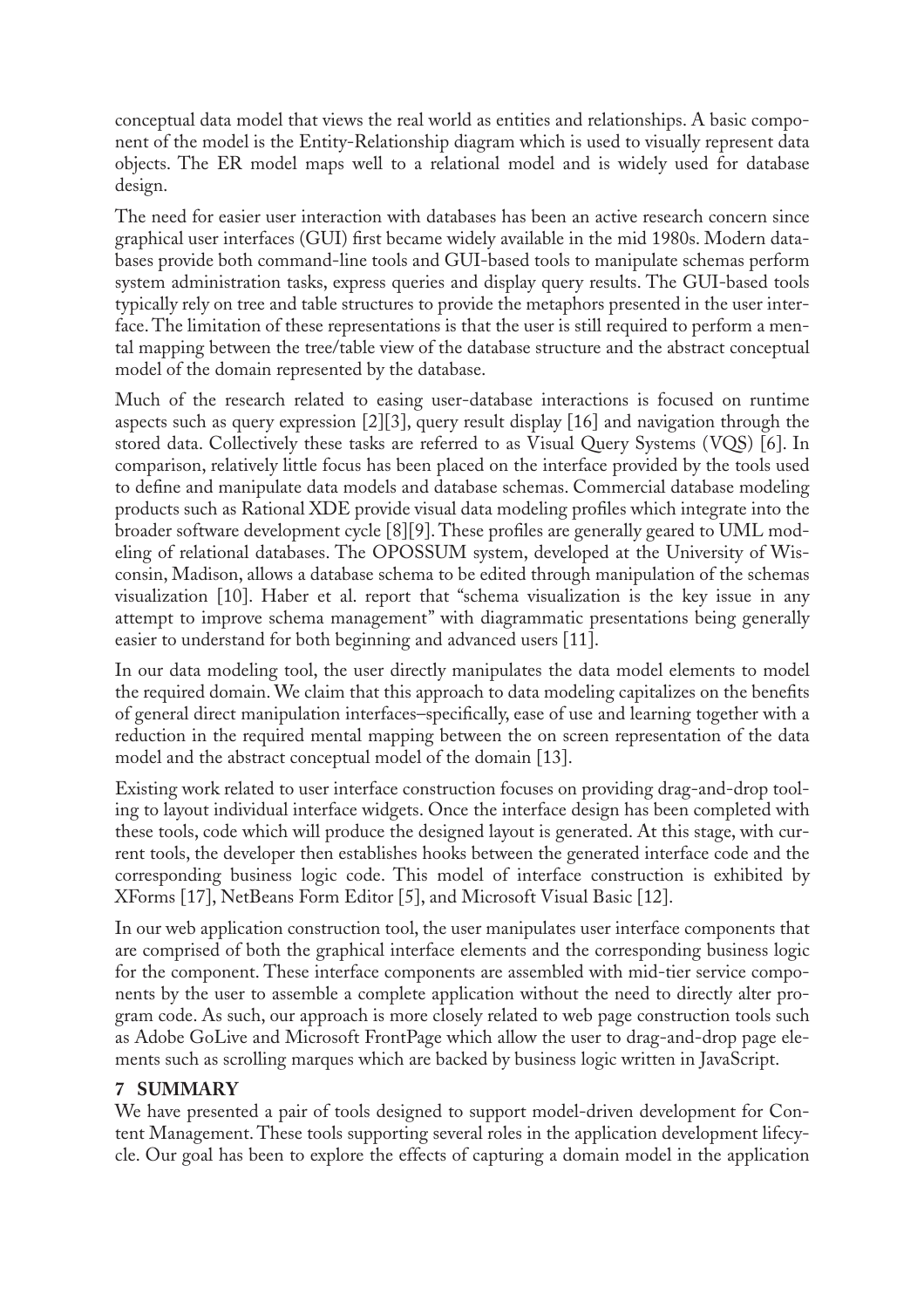developer tooling space. We are now investigating where relevant intelligence can be developed around the model tooling to support a broad range of development roles allowing for a smooth transition from one role into another within the same development environment. In this context - we have described our tooling technologies developed to support the Data Architect and Component Integrator roles.

Key advantages of this framework are:

- data model tooling decouples the design phase from the deployed system. This enables the model to evolve iteratively before committing to the deployed system. This is a critical requirement as today's process typically involves paper-based design of data models without the ability to use tools to collaboratively evolve the design.
- data modeling tool gives the ability to deliver out of the box domain specific models that encapsulate best practices in the specific domain—this becomes an important leverage for application developers in terms of reducing startup time.
- data modeling tool creates the path for effectively documenting the design and maintaining it as the design evolves by coupling the data modeling environment with web publishing tools.
- component integration tool gives the ability to construct an application using libraries of generic and generated itemtype specific components to quickly produce a running application.
- drag-and-drop component integration allows domain experts to be involved in implementing CM application implementation without the need for programming experience.
- JSF based business supports integration of CM data sources with other business resources such as foreign data repositories (e.g. relational databases) and existing applications (e.g. legacy code, web methods).

A visual development environment, rather than the tree-based text view and APIs provided by current tools, makes development of applications much more intuitive and easy-to-use. By simplifying application development and reducing the reliance on specialized development skills our tooling can reduce the development cycle for CM applications.

Our data modeling and component integration tools enable rapid application development cycles by simplifying the tasks performed by two major roles during CM application development. Initial feedback from CM customers and consultants on the value of this model-driven environment for CM applications has been extremely positive.

# **8 REFERENCES**

- [1] Agrawal, R., Gehant, N. H., and Srinivasan, J., "OdeView: The Graphical Interface to Ode", In *Proceedings of the ACM SIGMOD'90*, 34–43, Atlantic City, 1990.
- <span id="page-12-1"></span>[2] Andries, M., and Engels, G. A., "A Hybrid Query Language for the Extended Entity Relationship Model", In *Journal of Visual Languages and Computing, Special Issue on Visual Query Systems*, 8(1), 1997.
- <span id="page-12-2"></span>[3] Angelaccio, M., Catarci, T., and Santucci, G., "QBD\*: A fully visual query system", In *Journal on Visual Languages and Computing*, 1(2), 255–273, 1990.
- <span id="page-12-0"></span>[4] Binder, R., *Testing Object-Oriented Systems*, Addison-Wesley, Reading, MA, 1999.
- <span id="page-12-4"></span>[5] Bourdreau, T., Glick, J., Greene, S., Woehr, J., and Spurlin, V., *NetBeans: The definitive guide*, O'Reilly and Associates, Sebastopol, CA, 2002.
- <span id="page-12-3"></span>[6] Catarci, T., Costabile, M. F., Levialdi, S., and Batini, C., "Visual Query Systems for Databases: A Survey", Technical Report SI/RR-95/17, Dipartimento di Scienze dell'Informazione, Universita' di Roma "La Spaienza", 1995.